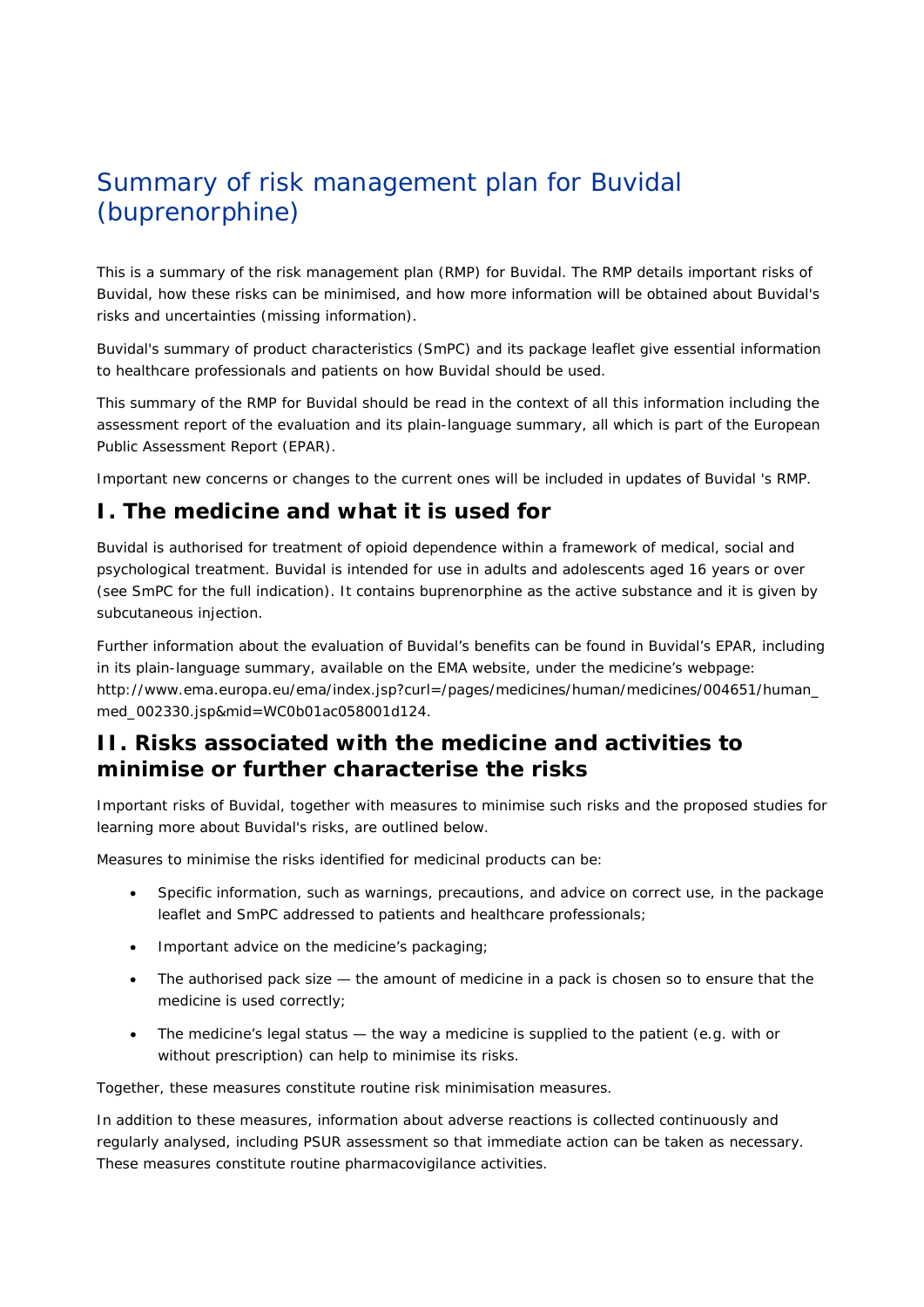# *II.A List of important risks*

Important risks of Buvidal are risks that need special risk management activities to further investigate or minimise the risk, so that the medicinal product can be safely administered. Important risks can be regarded as identified or potential. Identified risks are concerns for which there is sufficient proof of a link with the use of Buvidal. Potential risks are concerns for which an association with the use of this medicine is possible based on available data, but this association has not been established yet and needs further evaluation.

| List of important risks and missing information |                                                                                                                                                                                       |
|-------------------------------------------------|---------------------------------------------------------------------------------------------------------------------------------------------------------------------------------------|
| Important identified risks                      | Injection site reactions                                                                                                                                                              |
|                                                 | Use in patients with severe respiratory insufficiency                                                                                                                                 |
|                                                 | Use in patients with severe hepatic impairment                                                                                                                                        |
|                                                 | Use in patients with acute alcoholism or delirium tremens                                                                                                                             |
|                                                 | Abuse and misuse                                                                                                                                                                      |
|                                                 | Withdrawal reactions in opioid-dependent patients                                                                                                                                     |
|                                                 | Concomitant use of other medications (Cytochrome P 3A4 [CYP3A4]<br>inhibitors; benzodiazepines; other central nervous system<br>depressants; and monoamine oxidase inhibitors [MAOI]) |
|                                                 | Overdose                                                                                                                                                                              |
| Important potential risks                       | Intravascular injection                                                                                                                                                               |
|                                                 | Medication error                                                                                                                                                                      |
|                                                 | Use in patients with various disease states (renal impairment; head<br>injuries; increased intracranial pressure; hypotension; prostatic<br>hypertrophy; and urethral stenosis)       |
|                                                 | Concomitant use of gabapentinoids                                                                                                                                                     |
| Missing information                             | Use in pregnancy                                                                                                                                                                      |

## *II.B Summary of important risks*

| Important identified risk: Injection site reactions |                                                                                                                                                                                                                                                                                                                              |
|-----------------------------------------------------|------------------------------------------------------------------------------------------------------------------------------------------------------------------------------------------------------------------------------------------------------------------------------------------------------------------------------|
| Evidence for linking the risk<br>to the medicine    | Based on safety data collected during the clinical<br>development program, mild to moderate injection site<br>reactions were commonly observed. However, there is no<br>evidence suggesting Buvidal would cause severe injection<br>site reactions when administered appropriately according to<br>instructions in the SmPC. |
| Risk factors and risk groups                        | No risk factors or risk groups for injection site reactions<br>have been identified for Buvidal.                                                                                                                                                                                                                             |
| Risk minimisation measures                          | Routine risk minimisation measures<br>SmPC section 6.6 and PL Instructions for use                                                                                                                                                                                                                                           |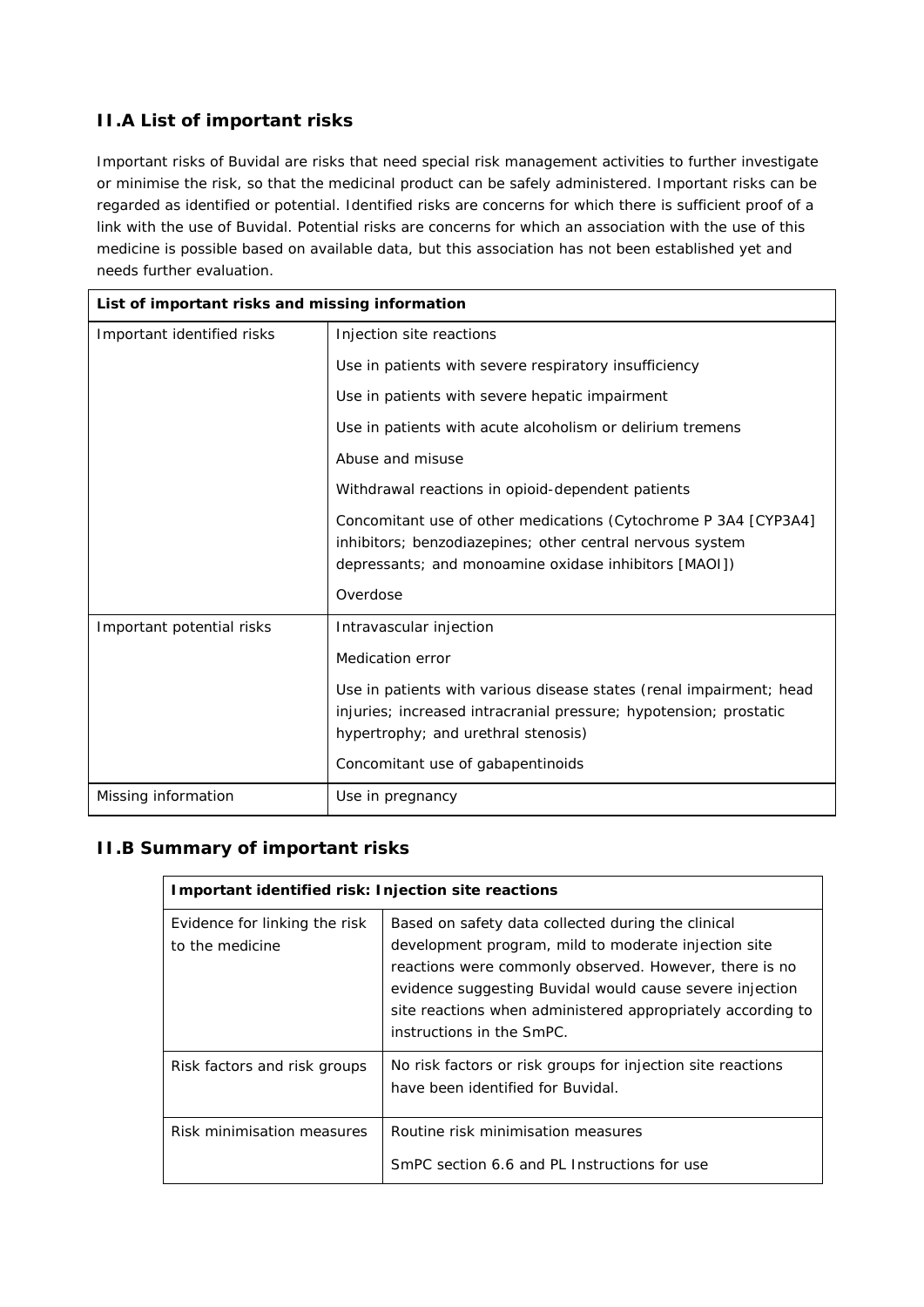| Additional risk minimisation measures |
|---------------------------------------|
| None                                  |

| Important identified risk: Use in patients with severe respiratory insufficiency |                                                                                                                                                                                                                                                                                                                                                                             |
|----------------------------------------------------------------------------------|-----------------------------------------------------------------------------------------------------------------------------------------------------------------------------------------------------------------------------------------------------------------------------------------------------------------------------------------------------------------------------|
| Evidence for linking the risk<br>to the medicine                                 | The increased risk of respiratory depression with<br>buprenorphine is described in scientific literature, but<br>clinically less significant compared to other full agonist<br>opioids, due to the partial agonist properties of<br>buprenorphine. It is logical to assume this risk would be<br>increased in patients with severe underlying respiratory<br>insufficiency. |
| Risk factors and risk groups                                                     | Patients with severe respiratory insufficiency or patients at<br>risk of CNS depression, e.g. taking large quantities of<br>alcohol or taking benzodiazepines for alcohol withdrawal.                                                                                                                                                                                       |
| Risk minimisation measures                                                       | Routine risk minimisation measures<br>SmPC sections 4.3 and 4.4<br>PL sections 2 and 4<br>Additional risk minimisation measures<br>None                                                                                                                                                                                                                                     |

| Important identified risk: Use in patients with severe hepatic impairment |                                                                                                                                                                                                                                                                                                 |
|---------------------------------------------------------------------------|-------------------------------------------------------------------------------------------------------------------------------------------------------------------------------------------------------------------------------------------------------------------------------------------------|
| Evidence for linking the risk<br>to the medicine                          | The effects of hepatic impairment on the pharmacokinetics<br>of buprenorphine were evaluated in a post-marketing study<br>of another buprenorphine product. Plasma levels of<br>buprenorphine were found to be higher in patients with<br>moderate and severe hepatic impairment in that study. |
| Risk factors and risk groups                                              | Patients with moderate to severe hepatic impairment could<br>be at increased risk.                                                                                                                                                                                                              |
| Risk minimisation measures                                                | Routine risk minimisation measures<br>SmPC sections 4.3 and 4.4<br>PL section 2<br>Additional risk minimisation measures<br>None                                                                                                                                                                |

**Important identified risk: Use in patients with acute alcoholism or delirium tremens**

Evidence for linking the risk  $\Box$  Buprenorphine-related deaths in patients on opioid agonist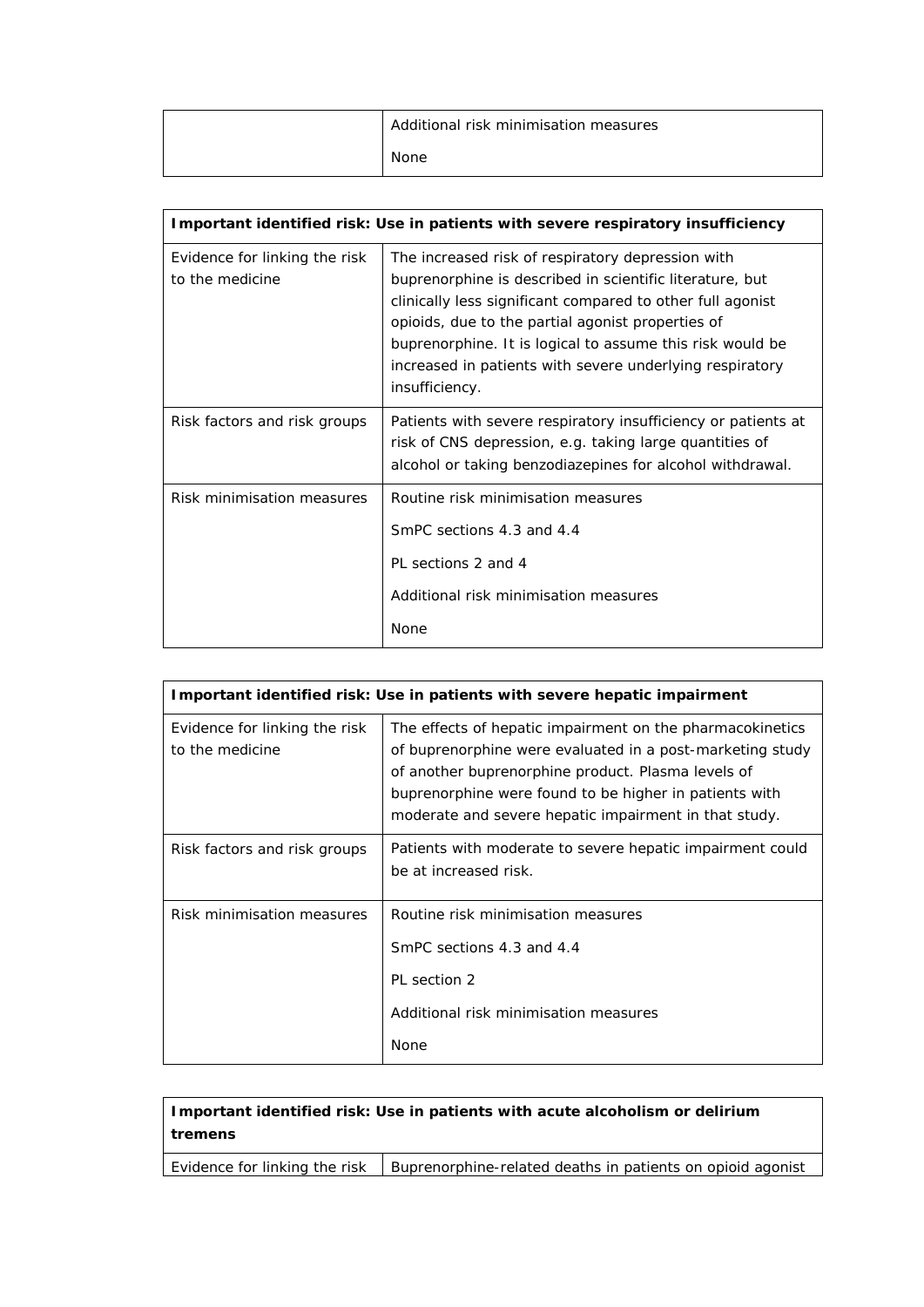| to the medicine              | therapy have occurred when buprenorphine was taken in<br>combination with other substances, especially alcohol |
|------------------------------|----------------------------------------------------------------------------------------------------------------|
| Risk factors and risk groups | Patients with history of alcohol abuse.                                                                        |
| Risk minimisation measures   | Routine risk minimisation measures                                                                             |
|                              | SmPC sections 4.3 and 4.5                                                                                      |
|                              | PI section 2                                                                                                   |
|                              | Additional risk minimisation measures                                                                          |
|                              | None                                                                                                           |

| Important identified risk: Abuse and misuse      |                                                                                                                                |
|--------------------------------------------------|--------------------------------------------------------------------------------------------------------------------------------|
| Evidence for linking the risk<br>to the medicine | Product misuse, abuse, and diversion are considered<br>important risks for other buprenorphine products.                       |
| Risk factors and risk groups                     | All patients previously dependent on illicit opioids.                                                                          |
| Risk minimisation measures                       | Routine risk minimisation measures                                                                                             |
|                                                  | SmPC sections 4.2 and 4.4                                                                                                      |
|                                                  | Legal status:                                                                                                                  |
|                                                  | The product is being submitted under special medical<br>prescription in accordance with Article 71 of Directive<br>2001/83/EC. |
|                                                  | Additional risk minimisation measures                                                                                          |
|                                                  | None                                                                                                                           |

| Important identified risk: Withdrawal reactions in opioid-dependent patients |                                                                                                                         |
|------------------------------------------------------------------------------|-------------------------------------------------------------------------------------------------------------------------|
| Evidence for linking the risk<br>to the medicine                             | The risk of precipitated withdrawal is a known risk of the<br>reference product.                                        |
| Risk factors and risk groups                                                 | Patients are at risk of withdrawal reactions at initiation of<br>Buvidal treatment.                                     |
| Risk minimisation measures                                                   | Routine risk minimisation measures<br>SmPC section 4.4<br>PL section 2<br>Additional risk minimisation measures<br>None |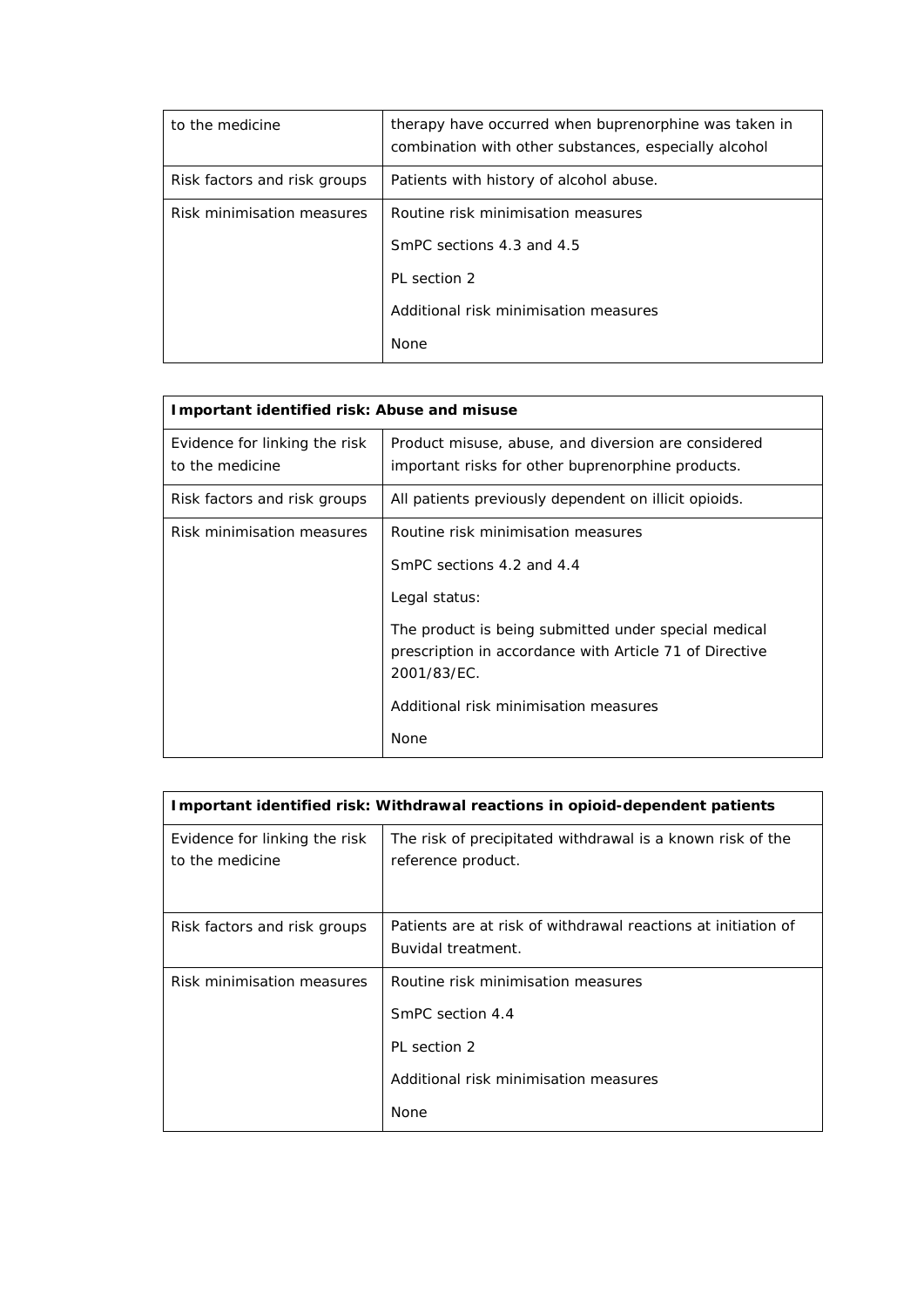#### **Important identified risk: Concomitant use of other medications (Cytochrome P 3A4 [CYP3A4] inhibitors; benzodiazepines; other central nervous system depressants; and monoamine oxidase inhibitors [MAOI])**

| Evidence for linking the risk<br>to the medicine | Based on the knowledge of use of other buprenorphine<br>products, buprenorphine should not be taken together with<br>alcohol and should be used cautiously together with<br>benzodiazepines, other central nervous system<br>depressants, opioid analgesics, naltrexone, monoamine<br>oxidase inhibitors, and CYP3A4 inhibitors and inducers.                                                                                                                                                                                                                                                                               |
|--------------------------------------------------|-----------------------------------------------------------------------------------------------------------------------------------------------------------------------------------------------------------------------------------------------------------------------------------------------------------------------------------------------------------------------------------------------------------------------------------------------------------------------------------------------------------------------------------------------------------------------------------------------------------------------------|
| Risk factors and risk groups                     | Patients with HIV (receiving protease inhibitors like<br>ritonavir, nelfinavir or indinavir, which are CYP3A4<br>inhibitors); patients with fungal infections (receiving azole<br>antifungals); patients with anxiety or other psychiatric<br>disorders receiving benzodiazepines, certain<br>antidepressants, MAOI or neuroleptics; patients with<br>allergic disorders receiving sedative H1-receptor<br>antagonists; patients with acute or chronic pain treated<br>with certain analgesics that lead to CNS depression.<br>All patients receiving multiple concomitant medications,<br>such as severely ill or elderly. |
| Risk minimisation measures                       | Routine risk minimisation measures<br>SmPC sections 4.4 and 4.5<br>PL section 2<br>Additional risk minimisation measures<br>None                                                                                                                                                                                                                                                                                                                                                                                                                                                                                            |

| <b>Important identified risk: Overdose</b>       |                                                                                                                                                                                                                                                                                                                                                                                                                                                         |
|--------------------------------------------------|---------------------------------------------------------------------------------------------------------------------------------------------------------------------------------------------------------------------------------------------------------------------------------------------------------------------------------------------------------------------------------------------------------------------------------------------------------|
| Evidence for linking the risk<br>to the medicine | From the current knowledge on buprenorphine and Buvidal,<br>it is anticipated that the risk of overdose (associated<br>primarily with respiratory depression) is lower with<br>buprenorphine (which is an opioid partial<br>agonist/antagonist) than with full agonist opioid agents and<br>will be even lower with this formulation compared to<br>sublingual BPN formulations, as Buvidal will be<br>administration by healthcare professionals only. |
| Risk factors and risk groups                     | The risk of serious adverse events such as overdose is<br>greater if the patient is under-treated with buprenorphine<br>and continues to self-medicate with opioids, alcohol or<br>other sedatives and hypnotics (in particular<br>benzodiazepines) in order to prevent withdrawal symptoms.                                                                                                                                                            |
| Risk minimisation measures                       | Routine risk minimisation measures<br>SmPC sections 4.4, 4.5 and 4.9                                                                                                                                                                                                                                                                                                                                                                                    |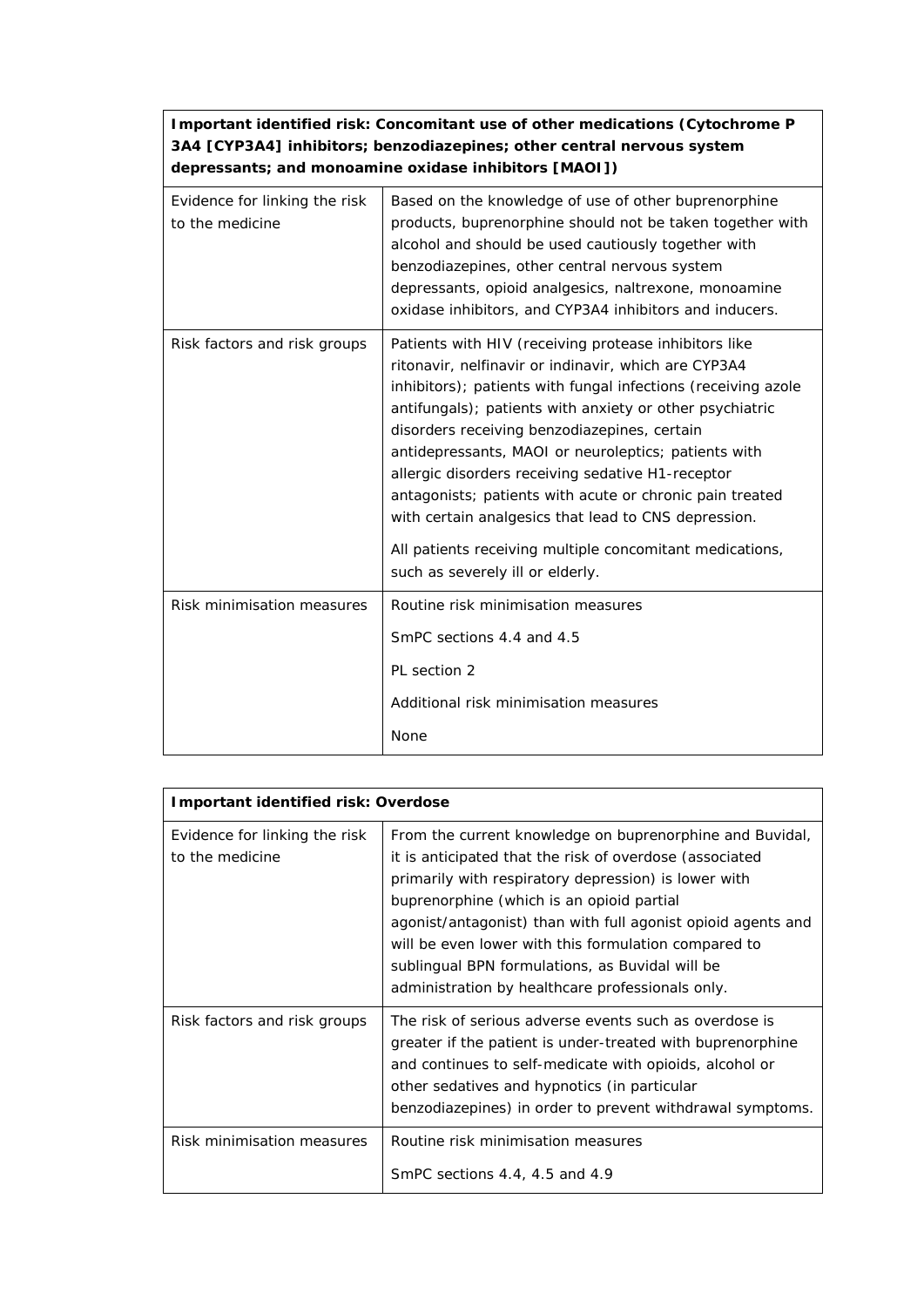| PL sections 2 and 4                   |
|---------------------------------------|
| Additional risk minimisation measures |
| <b>None</b>                           |

| Important potential risk: Intravascular injection |                                                                                                                   |
|---------------------------------------------------|-------------------------------------------------------------------------------------------------------------------|
| Evidence for linking the risk<br>to the medicine  | There is currently no data with regards to accidental<br>intravascular administration of this product in humans.  |
| Risk factors and risk groups                      | Product use outside of the recommended healthcare<br>setting, or by inexperienced staff. Product abuse or misuse. |
| Risk minimisation measures                        | Routine risk minimisation measures                                                                                |
|                                                   | SmPC sections $4.2$ , $4.4$ , and $6.6$                                                                           |
|                                                   | PL Instructions for use                                                                                           |
|                                                   | Additional risk minimisation measures                                                                             |
|                                                   | None                                                                                                              |

| Important potential risk: Medication error       |                                                                                                                                                                                                                                                                                         |  |
|--------------------------------------------------|-----------------------------------------------------------------------------------------------------------------------------------------------------------------------------------------------------------------------------------------------------------------------------------------|--|
| Evidence for linking the risk<br>to the medicine | There is currently no evidence of such use.                                                                                                                                                                                                                                             |  |
| Risk factors and risk groups                     | Product use outside of the recommended healthcare<br>setting, or by inexperienced staff.                                                                                                                                                                                                |  |
| Risk minimisation measures                       | Routine risk minimisation measures                                                                                                                                                                                                                                                      |  |
|                                                  | SmPC sections 4.2 and 4.4                                                                                                                                                                                                                                                               |  |
|                                                  | PL section 3                                                                                                                                                                                                                                                                            |  |
|                                                  | Other routine risk minimisation measures beyond the<br>Product Information:                                                                                                                                                                                                             |  |
|                                                  | The product is intended to be administered by healthcare<br>professionals only. The secondary packaging for weekly and<br>monthly products will be in different colours. In addition,<br>the different doses will be differentiated by different colours<br>on the secondary packaging. |  |
|                                                  | Additional risk minimisation measures                                                                                                                                                                                                                                                   |  |
|                                                  | None                                                                                                                                                                                                                                                                                    |  |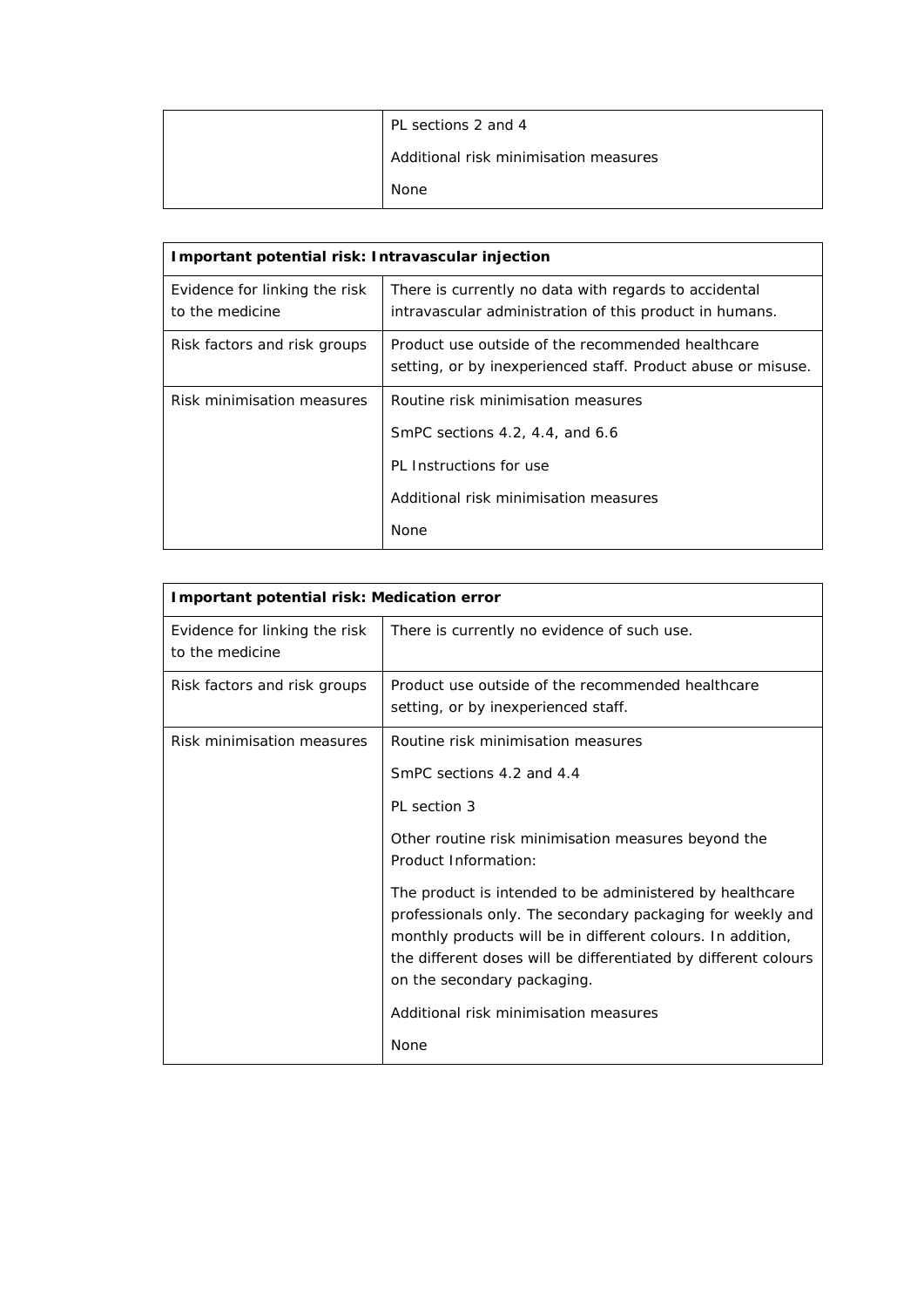#### **Important potential risk: Use in patients with various disease states (renal impairment; head injuries; increased intracranial pressure; hypotension; prostatic hypertrophy; and urethral stenosis)**

| Evidence for linking the risk<br>to the medicine | Opioids may elevate cerebrospinal fluid pressure and<br>should be used with caution in patients with head injury,<br>intracranial lesions, other circumstances where<br>cerebrospinal pressure may be increased, or in patients<br>with a history of seizure. Opioids have been shown to<br>increase intracholedochal pressure. Buprenorphine as an<br>opioid should therefore be used with caution in patients<br>with dysfunction of the biliary tract. |
|--------------------------------------------------|-----------------------------------------------------------------------------------------------------------------------------------------------------------------------------------------------------------------------------------------------------------------------------------------------------------------------------------------------------------------------------------------------------------------------------------------------------------|
| Risk factors and risk groups                     | Patients with these various (underlying) disease states<br>(renal impairment; head injuries; increased intracranial<br>pressure; hypotension; prostatic hypertrophy; and urethral<br>stenosis).                                                                                                                                                                                                                                                           |
| Risk minimisation measures                       | Routine risk minimisation measures<br>SmPC sections 4.2 and 4.4<br>PL section 2<br>Additional risk minimisation measures<br>None                                                                                                                                                                                                                                                                                                                          |

| Important potential risk: Concomitant use of gabapentinoids |                                                                                                                                                                                                                                                                                                                                                        |  |
|-------------------------------------------------------------|--------------------------------------------------------------------------------------------------------------------------------------------------------------------------------------------------------------------------------------------------------------------------------------------------------------------------------------------------------|--|
| Evidence for linking the risk<br>to the medicine            | There have been reports of gabapentinoids being misused,<br>with subsequent development of dependence, in particular<br>in patients with opioid dependence. The concomitant use of<br>pregabalin and gabapentin and opioids are of concern as<br>the respiratory depressive effects might be exacerbated<br>and increase the risk for overdose deaths. |  |
| Risk factors and risk groups                                | Patients with anxiety or other psychiatric disorders,<br>epilepsy, or neurophatic pain receiving treatment with<br>gabapentinoids for these indications, or patients misusing<br>gabapentinoids.                                                                                                                                                       |  |
| Risk minimisation measures                                  | Routine risk minimisation measures<br>SmPC sections 4.4 and 4.5<br>PI section 2<br>Additional risk minimisation measures<br>None                                                                                                                                                                                                                       |  |